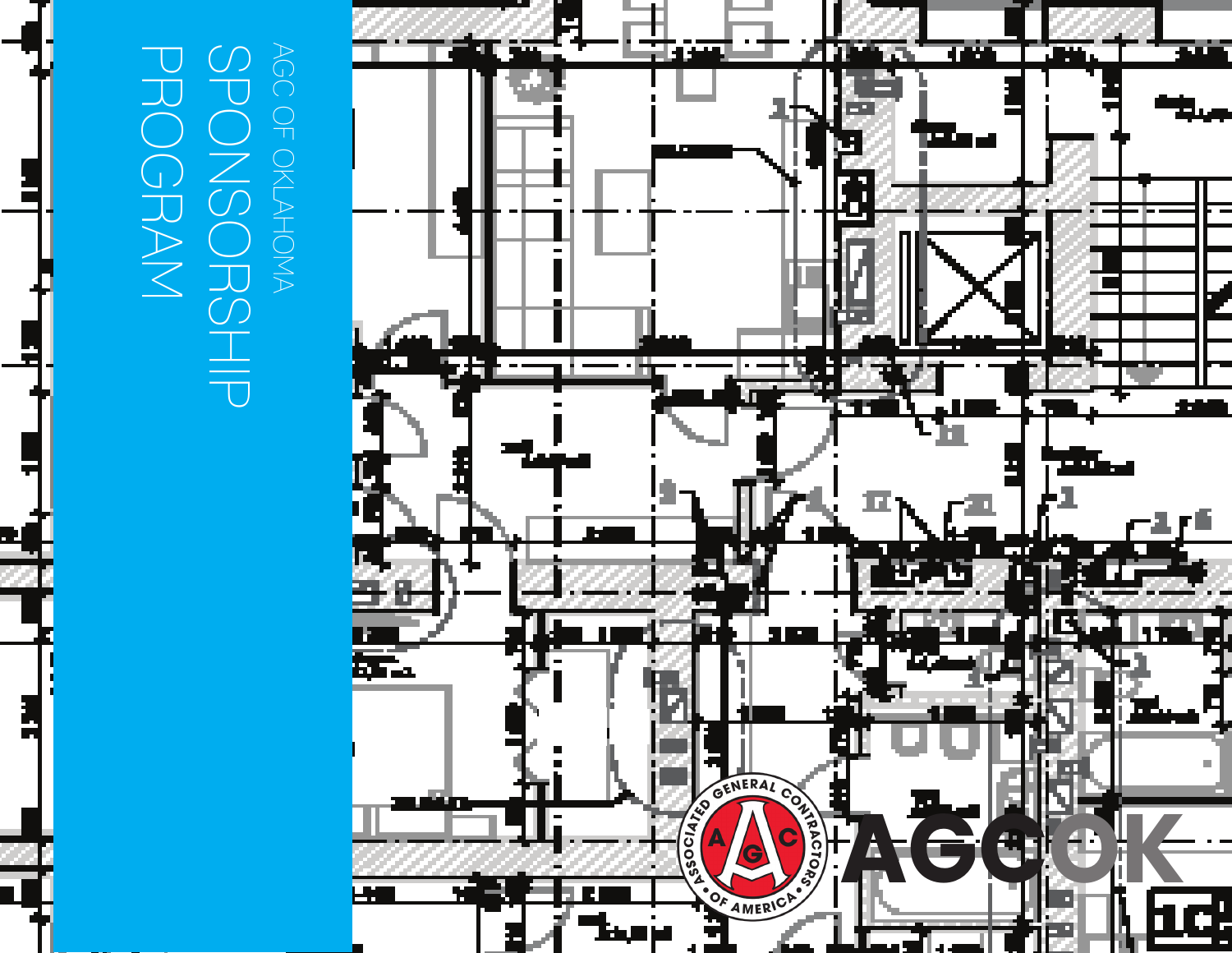# MONTHLY PUBLICATION

The AGCOK will be printing a bi-monthly publication that will highlight upcoming events and activities. This will provide the membership with another form of communication keeping you up-to-date and informed on the latest trends of the industry. This outlet is a great way to promote your line of business to the entire AGCOK membership. The AGCOK publication will focus on a specific industry topic during the designated months listed below:

|           | February | <b>Annual Meeting Recap</b>  |
|-----------|----------|------------------------------|
|           | April    | <b>CLC</b> Focus             |
| $\bullet$ | May      | 2021 Annual Directory        |
|           | June     | Legislative Recap            |
|           | August   | <b>AOEF Update</b>           |
|           | October  | <b>Workforce Development</b> |
|           | December | <b>Yearly Recap</b>          |

Ads are sold on a first-come basis. All artwork must be sent in a high-res PDF format (minimum 300 dpi) and received by the 10th day of the previous month 's publication. Hurry before the premier spots are sold. If you are interested in advertising, please contact Lany Milner at lany.milner@agcok.com or 405-528-4605.

| Ad size:                                  | Member Rate per ad:           | Non-Member Rate per ad:         |
|-------------------------------------------|-------------------------------|---------------------------------|
| $1/8$ Page                                | \$350                         | \$450                           |
| 1/6 Page                                  | \$460                         | \$560                           |
| 1/4 Page                                  | \$600                         | \$700                           |
| 1/3 Page                                  | \$800                         | \$900                           |
| $1/2$ Page                                | \$1,070                       | \$1,170                         |
| 2/3 Page                                  | \$1,470                       | \$1,570                         |
| Full page ad                              | \$1,710                       | \$1,810                         |
| <b>Inside Front Contract De Pok Cover</b> | $Q$ 010<br>$\nabla - \vec{v}$ | 0.110<br>$V \leftarrow, \Box V$ |
| <b>Outside Back Cover</b>                 | \$2.110                       | \$2,210                         |

### ONE TIME ADVERTISEMENT VEARLY ADVERTISEMENT RATE

The rates below reflect your yearly rate for all 6-Issues. Yearly advertisement receive 3-issues for free!

| Ad size:                                 | Member Rate:    | Non-Member Rate:                 |
|------------------------------------------|-----------------|----------------------------------|
| 1/8 Page                                 | \$1,050         | \$1,150                          |
| 1/6 Page                                 | \$1,380         | \$1,480                          |
| 1/4 Page                                 | \$1,800         | \$1,900                          |
| $1/3$ Page                               | \$2,400         | \$2,500                          |
| $1/2$ Page                               | \$3,210         | \$3,310                          |
| 2/3 Page                                 | \$4,410         | \$4,510                          |
| Full page ad                             | \$5.130         | \$5,230                          |
| <b>INSIDE FIGALI J DE LA PRIOR COVER</b> | no non<br>O, CO | 00100<br>$\sqrt{0}$ , $\sqrt{0}$ |
| Outside Back Cover                       | \$6,330         | \$6,430                          |